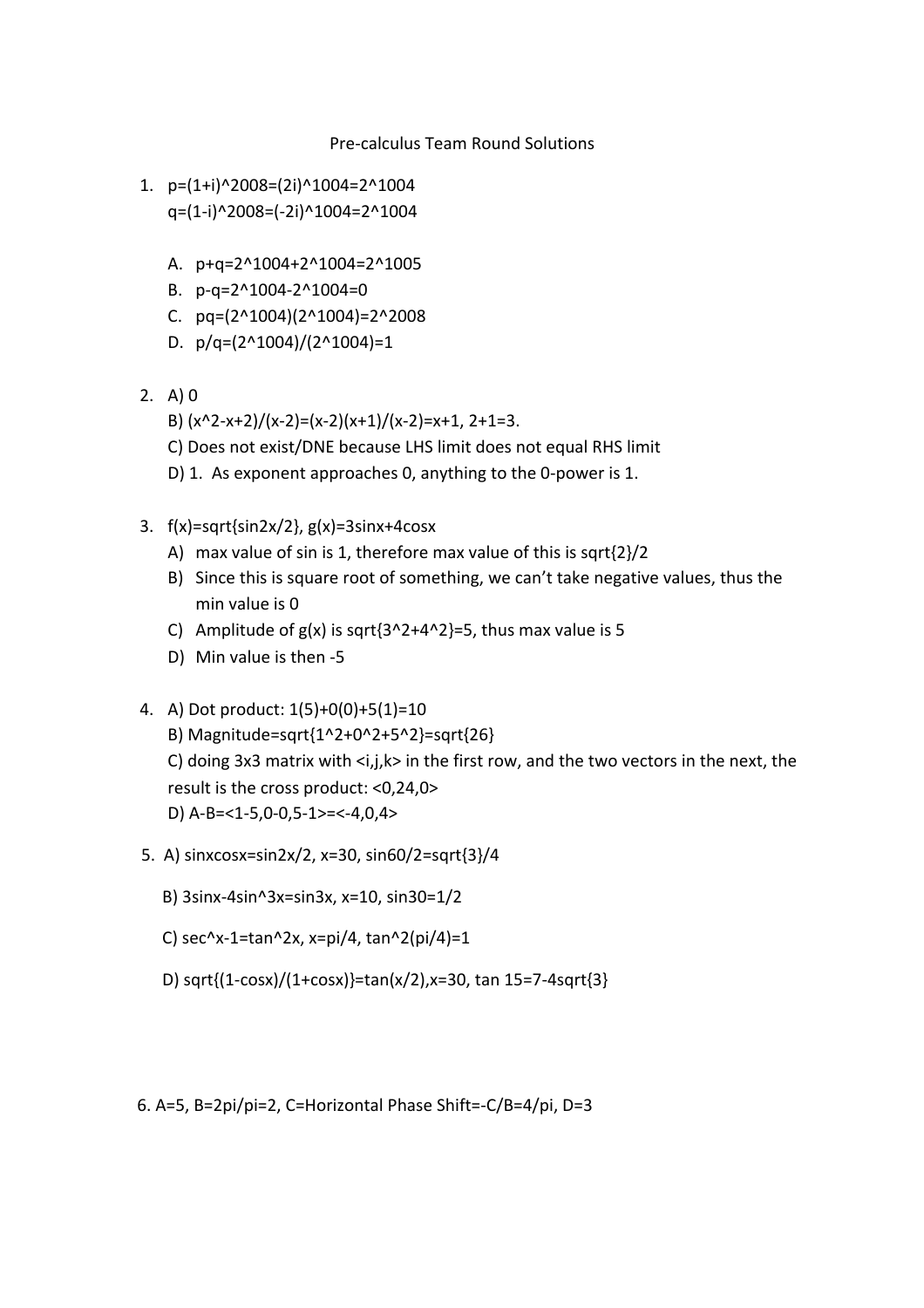7.  $f(x) = [(x)(x+1)/2]^x$ 

A)  $f(1)=1^1-1=1$ 

B)
f(2)=3^2=9

C) As  $x \rightarrow$  infinity,  $f(x) \rightarrow$  infinity or DNE

D) Note that inverse of  $h(x)$ =inverse of  $f(x)$ , thus  $[(x)(x+1)/2]$ ^x=216, x=3

- 8.

A)
1/log\_75(x)=log\_x(75),
1/log\_3(x)=log\_x(3),
log\_x(25)=2,
x=5
	- B)
	5x‐1=In2,
	x=(In2+1)/5
	- C)  $6^{\wedge}$ (log  $6(5)$ )=5,  $3^{\wedge}$ (log  $27(7)$ )=7 $^{\wedge}$ (1/3),  $2^{\wedge}$ (log  $8(9)$ )=9 $^{\wedge}$ (1/3),  $5+7^{\wedge}$ (1/3+9 $^{\wedge}$ (1/3)
	- D)  $ln(2^x)(ln(5^x)(=log 5(2))$ , which is not equivalent to 25/2, thus no solution.
- 9.
A)
t=0,
x(0)=4,
y(0)=1,
Waldo
is
at
point
(4,1)
	- B) t^2+1=2t+4, t^2-2t-3=0, (t-3)(t+1)=0, t>0, thus t=3
	- C)
	2t+4=10,
	t=3,
	y(3)=10
	- D) t=(x-4)/2, y=(x-4)^2/4+1  $\rightarrow$ y-1=(x-4)^2/4, this is a general form for a parabola
- 10. Conic is an ellipse in the form:  $(x-1)^2/9+(y+1)^2/4=1$ ,
	- A)
	Area
	is
	(3)(2)(pi)=6pi
	- B)
	Major
	axis=6,
	minor
	axis=4,
	sum
	is
	10
	- C) Latus rectum=2b^2/a  $\rightarrow$  2(4)/3=8/3
	- D)
	Sum
	of
	first
	50
	WHOLE
	numbers
	is
	0+1+2+3…+49=49(50)/2=49(25)=1225

11. A) This is the Fibonacci Sequence where the next term is provided by the sum of the previous
two
terms

B)
The
next
3
terms
are
13,
21
and
34,
thus
the
sum
of
these
numbers
is
68

C) Let  $F(n)$  represent the nth Fibonacci number; thus this sequence is  $F(n+1)/F(n)$ . The problem is asking the limit as  $n \rightarrow$ infinity of  $F(n+1)/F(n)$ . This well known ratio is the golden ratio,
or
(1+sqrt(5))/2

D) f(n) is the formula for the nth term of the Fibonacci numbers, thus f(6)=8.